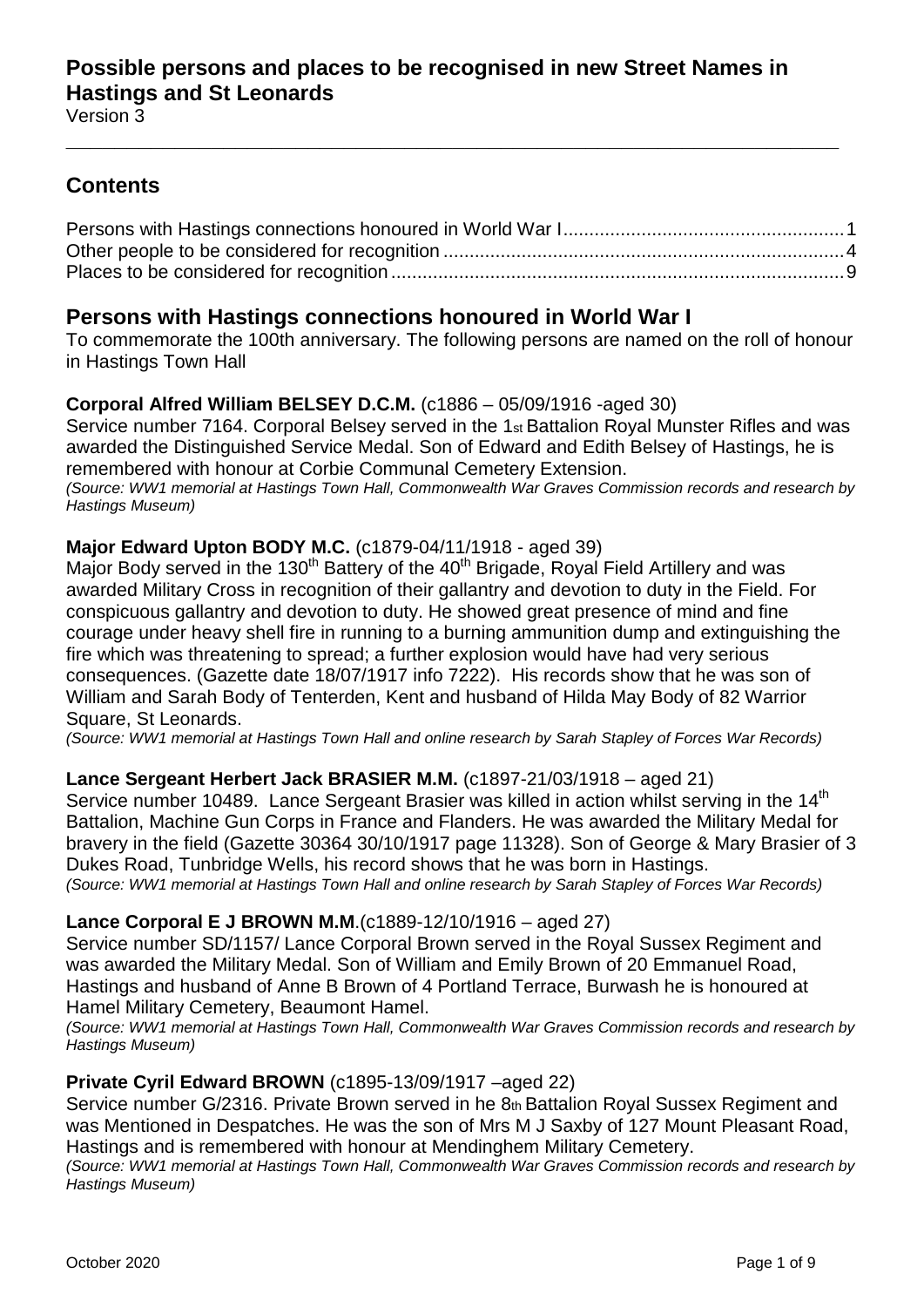## **Sergeant Wallace BUTLER D.C.M.** (-03/09/1916)

Service number G5148. Private Butler served in the 8th Battalion The Buffs (East Kent Regiment) and was awarded the Distinguished Service Medal. He is honoured at Thiepval Memorial. *(Source: WW1 memorial at Hastings Town Hall and research by Hastings Museum)*

**\_\_\_\_\_\_\_\_\_\_\_\_\_\_\_\_\_\_\_\_\_\_\_\_\_\_\_\_\_\_\_\_\_\_\_\_\_\_\_\_\_\_\_\_\_\_\_\_\_\_\_\_\_\_\_\_\_\_\_\_\_\_\_\_**

## **Company Sergeant Major James Henry CATT D.C.M** (c1893 – 18/09/1918 – aged 25)

Service number 131. Sergeant Major Catt was killed in action in whilst serving in France and Flanders in the 9<sup>th</sup> Battalion Royal Fusiliers (City of London Regiment) of the British Army. He was awarded the Distinguished Conduct Medal for conspicuous gallantry and devotion to duty. He collected a small party and attacked an enemy strong point, taking over 100 prisoners and a machine gun. He showed untiring skill and energy in consolidating the trench. He was born and resident of Hastings, son of Mr & Mrs James Catt of 33 Winchelsea Road. *(Source: WW1 memorial at Hastings Town Hall and online research by Sarah Stapley of Forces War Records)*

# **Petty Officer Charles John COLBRAN D.S.M.** (c1884 – 02/03/1918 – aged 34)

Service number 208778. Petty Officer Colbran served on ship HM S/M H5 of the Royal Navy. He was awarded the Distinguished Service Medal for bravery and resourcefulness in active service at sea and set an example of bravery and resource under fire during World War I. As an Able Seaman, Colbran was also awarded the African Service Medal for duty in Somaliland where he served on HMS Pomone between 1902 and 1904. Son of Thomas and Jane Colbran of Hastings.

*(Source: WW1 memorial at Hastings Town Hall and online research by Sarah Stapley of Forces War Records)*

## **Sergeant Walter COUCHMAN D.C.M.** (c1891-01/05/1916 – aged 25)

Service number L/9107. Sergeant Couchman served in the 2nd Battalion Royal Sussex Regiment and was awarded the Distinguished Conduct Medal. The son of Walter and Sarah Couchman of Edgbaston, Birmingham he is remembered with honour at Maroc British Cemetery, Grenay.

*(Source: WW1 memorial at Hastings Town Hall, Commonwealth War Graves Commission records and research by Hastings Museum)*

## **Sergeant J KINNIS M.M. and Bar** (-01/08/1918)

Service number 75215. Serjeant Kinnis served in the 2nd Battalion Tank Corps and was honoured with the Military Medal and Bar. He was the son of Mr J Kinnis of 25 Kings Road, St Leonards and is remembered with honour at St. Pierre Cemetery, Amiens.

*(Source: WW1 memorial at Hastings Town Hall, Commonwealth War Graves Commission records and research by Hastings Museum)*

## **Corporal William Grace LOCKE M.M.** (c1891-04/10/1917 – aged 26)

Service number S/11365. Corporal Locke served in the 1st Battalion Rifle Brigade. He was awarded the Military Medal and is remembered at the Tyne Cot Memorial. He was the son of George and E.M. Locke of 8 Canute Road, Hastings.

*(Source: WW1 memorial at Hastings Town Hall, Commonwealth War Graves Commission records and research by Hastings Museum)*

## **Second Lieutenant Richard Stephen OXLEY M.M.** (- 18/4/1918)

Second Lieutenant Ocley served in the 13th Battalion Royal Sussex regiment and is remembered with honour at the Tyne Cot Memorial.

*(Source: WW1 memorial at Hastings Town Hall, Commonwealth War Graves Commission records and research by Hastings Museum)*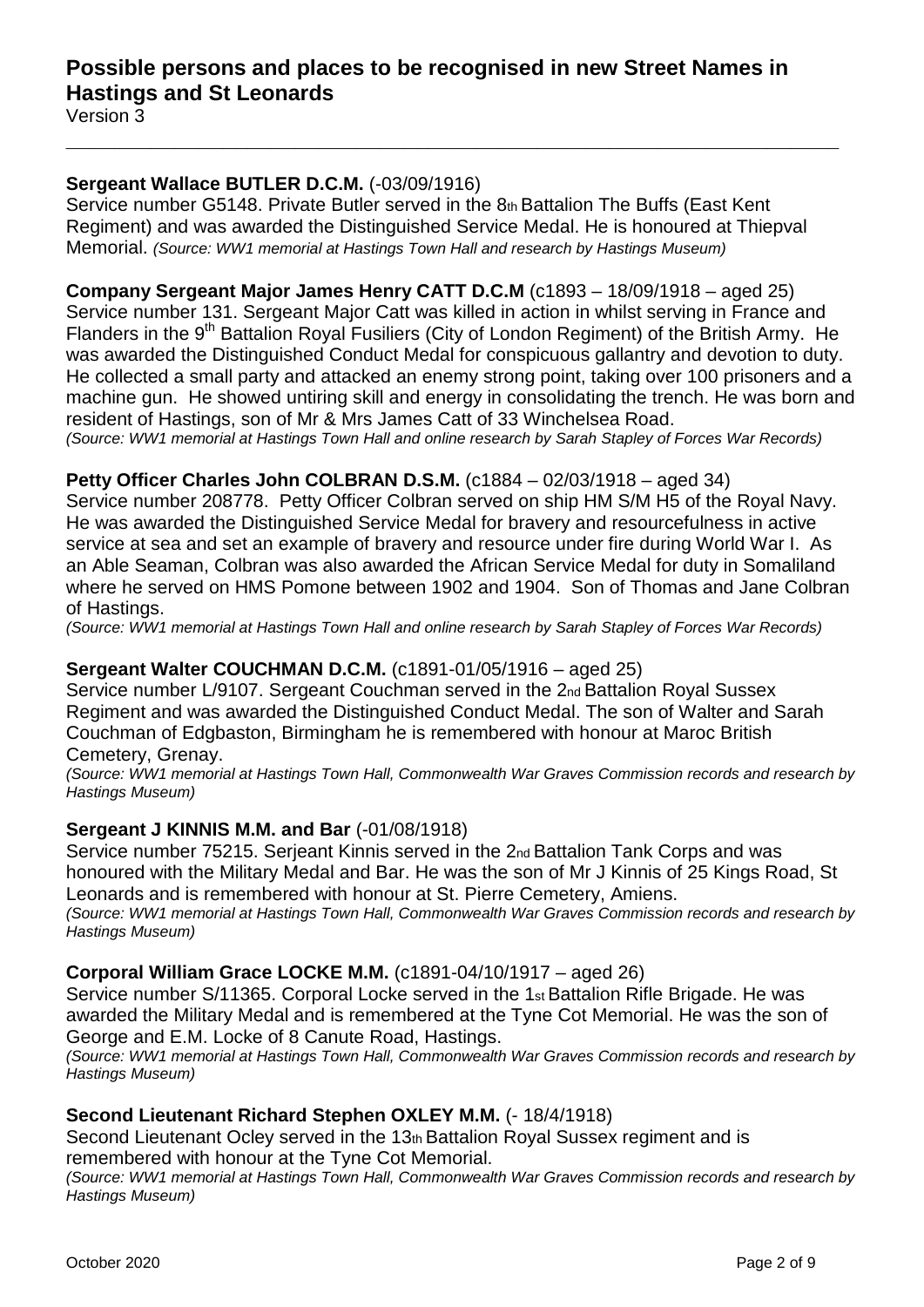## **Sergeant Percy Thomas ROSS D.C.M** ( - 26/05/1915)

Service number 2038, Sergeant Ross was killed in action in France whilst serving in the 1<sup>st</sup>/23<sup>rd</sup> Battalion London Regiment of the British Army. He was awarded the Distinguished Conduct Medal which was a high level award for bravery, regarded as second only to the Victoria Cross in prestige. Born in Hastings, he resided in Balham.

**\_\_\_\_\_\_\_\_\_\_\_\_\_\_\_\_\_\_\_\_\_\_\_\_\_\_\_\_\_\_\_\_\_\_\_\_\_\_\_\_\_\_\_\_\_\_\_\_\_\_\_\_\_\_\_\_\_\_\_\_\_\_\_\_**

*(Source: WW1 memorial at Hastings Town Hall and online research by Sarah Stapley of Forces War Records)*

## **Captain Valentine Edgar SIEVEKING D.S.C. and Bar** (c1892-18/05/1918 – aged 26)

Captain in the 214<sup>th</sup> Squadron Royal Naval Air Force. Awarded the Distinguished Service Cross in recognition of his services on the night of  $3<sup>rd</sup>$  to  $4<sup>th</sup>$  May 1917 when he dropped bombs on Ostend seaplane base with good results, making two trips (Gazette 6256 22/06/1917 & 4647 17/04/1918). He was also awarded the Bar to D.S.C. for skills and determination in attacking enemy aerodromes, docks, etc., with bombs. On the night of the 17<sup>th</sup>-18<sup>th</sup> February 1918, he carried out two bombing attacks on Bruges Docks, and on the following nigh he again carried out two attacks one on Denis Westrem Aerodrome and on one Bruges docks He was killed in action in Handley, shot down bombing Solway Works, Zeebrugge (Gazette 30635 16/04/1918 page 4647) and is buried in Zeebrugge cemetery. Son of Isabel Giberne Sieveking , detailed later in this document.

*(Source: WW1 memorial at Hastings Town Hall and online research by Sarah Stapley of Forces War Records)*

## **Gunner Reginald SIMS M.M.** (c1891-04/04/1918 – aged 27)

Service number 196189. Killed in action whilst serving in 'C' Battery if 315<sup>th</sup> Brigade Royal Field Artillery in France and Flanders. He won the Military Medal for acts of gallantry and devotion to duty under fire or for individual or associated acts of bravery which were insufficient to merit the Distinguished Conduct Medal. Adopted son of George William Baker of 17 Alexandra Road St Leonards, he was born in Hastings and lived in St Leonards.

*(Source: WW1 memorial at Hastings Town Hall and online research by Sarah Stapley of Forces War Records)*

## **Corporal Lloyd Tom SKILTON M.M**. (c.1891-09/08/1917 – aged 26)

Service number 409655. Corporal Skilton served in the 8<sup>th</sup> Battalion Canadian Infantry. He was awarded the Military Medal for acts of gallantry and devotion to duty under fire or for individual or associated acts of bravery which were insufficient to merit the Distinguished Conduct Medal. He was of Canadian nationality but was the son of George and A M Skilton of Landview Terrace, St Helens, St Leonards.

*(Source: WW1 memorial at Hastings Town Hall and online research by Sarah Stapley of Forces War Records)*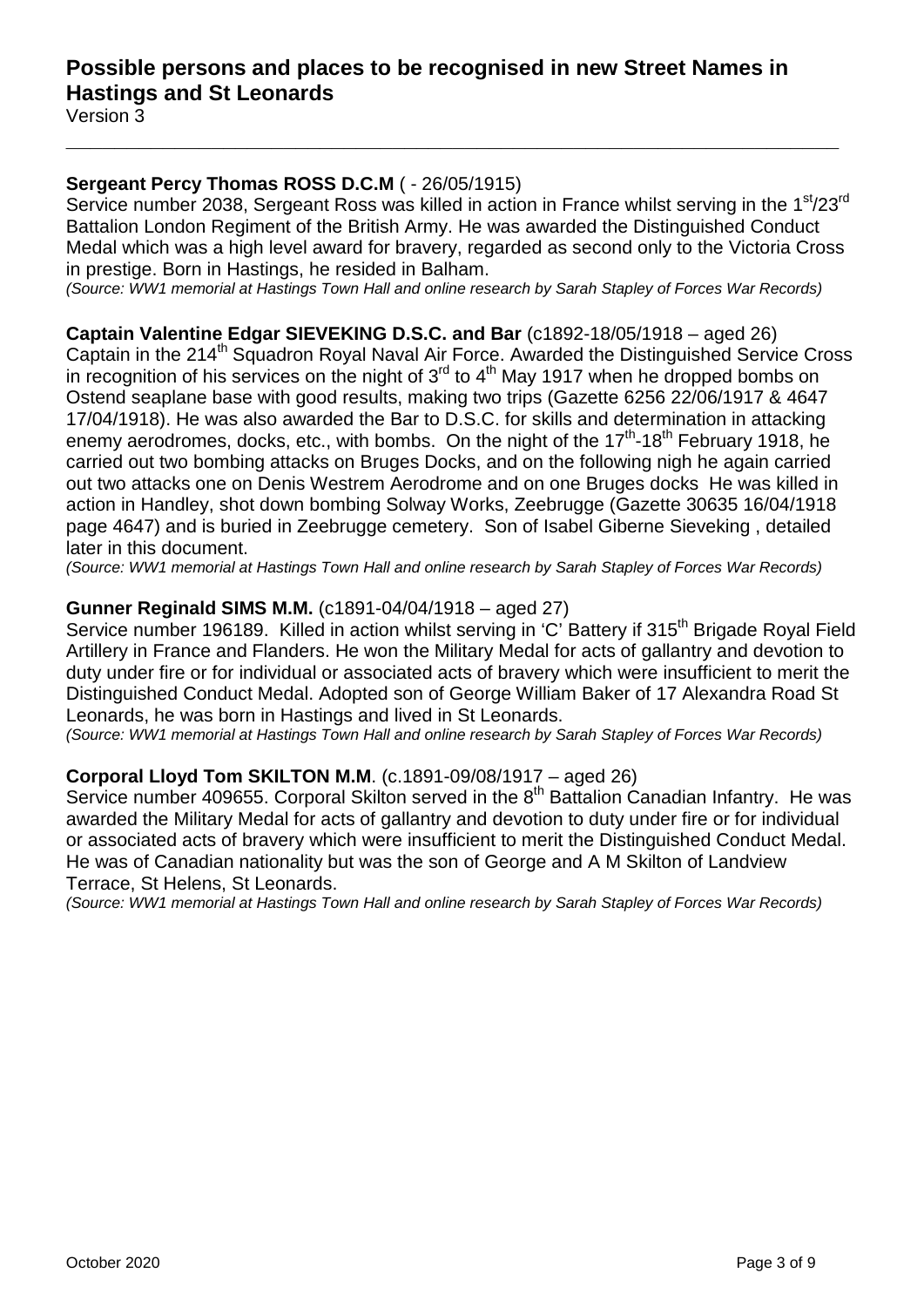**\_\_\_\_\_\_\_\_\_\_\_\_\_\_\_\_\_\_\_\_\_\_\_\_\_\_\_\_\_\_\_\_\_\_\_\_\_\_\_\_\_\_\_\_\_\_\_\_\_\_\_\_\_\_\_\_\_\_\_\_\_\_\_\_**

Version 3

## <span id="page-3-0"></span>**Other people to be considered for recognition**

(ordered by year of death)

## **General James MURRAY** (died 1794)

Murray fought under General James Wolfe in the successful attack on French Quebec in 1759 and following Wolfe's death in battle on the plains of Abraham became Governor of Quebec and ultimately, when the French troops surrendered, Governor of British Canada. He had a long association with Hastings, through his marriage in 1748 to Cordelia Sayer, daughter of Hastings Mayor and lawyer, John Collier. He was elected a freeman and Jurat of the Borough in 1757 and was an owner of property in Hastings that included the Old Swan Inn and Bohemia Farm. In the 1780s Murry built Beauport park near Battle, named after the Quarter of Quebec in which he had been stationed. He died at Beauport in 1794.

*(Source: <https://www.hastings.gov.uk/arts-culture/famous/> )*

## **Joseph Mallord William TURNER** (1775-1851)

Renowned artist who painted a number of works of the fishmarket area of Hastings *(source: http://www.tate.org.uk/art/research-publications/jmw-turner/joseph-mallord-william-turner-1775-1851 r1141041)*

## **Captain Sir John KINCAID** (1787 -1862)

Captain Sir John Kincaid was born in Dalbeath, Scotland, in 1787. He fought throughout the Peninsular Wars with Wellington (also a famous resident). At the Battle of Waterloo, Kincaid was Adjutant of the famous 95th (Rifles) a regiment now immortalised by 'Sharpe's Rifles' TV and books series. He lived the last years of his life at 7, Cambridge Road, Hastings (which is still standing) and is buried in Hastings Cemetery. He famously wrote his experiences in 'Adventures in the Rifle Brigade' first published in 1830 and still on sale today. Knighted in 1852 he also held the honorary appointment of senior Exon Yeoman of the Guard. *(Source: <https://www.hastings.gov.uk/arts-culture/famous/> )*

## **The Venerable Cornelia CONNELY** née Peacock (1809–1879)

Co-founded the Convent of the Holy Child Jesus (HCJ) to educate factory girls and train women as teachers in Derby in 1847, which moved to St Leonards in 1851. She received the title Venerable, the first step towards canonisation in 1992. *(Source:Ten Notable Women of Hastings by Helena Wojtczak published by Hastings Press 2008)*

## **Ellen Julia HOLLOND** née Teed (1822–1884)

Philanthropist and author and wife of wealthy Robert Hollond, MP for Hastings and also a Mayor and Magistrate who was not above giving bribes for votes including giving three hundred weight of coal to each working man in Hastings if he was registered to vote there. She wrote two books anonymously: Channing: sa vie et ses Oeuvres and La vie de Village en Angleterre, ou, Souvenirs d'un Exilé and, under the name E.J. Hollond, Les Quakers and A Lady's Journal of her Travels in Egypt and Nubia. She founded a home for English Nurses in Cannes.

*(Source:Ten Notable Women of Hastings by Helena Wojtczak published by Hastings Press 2008)*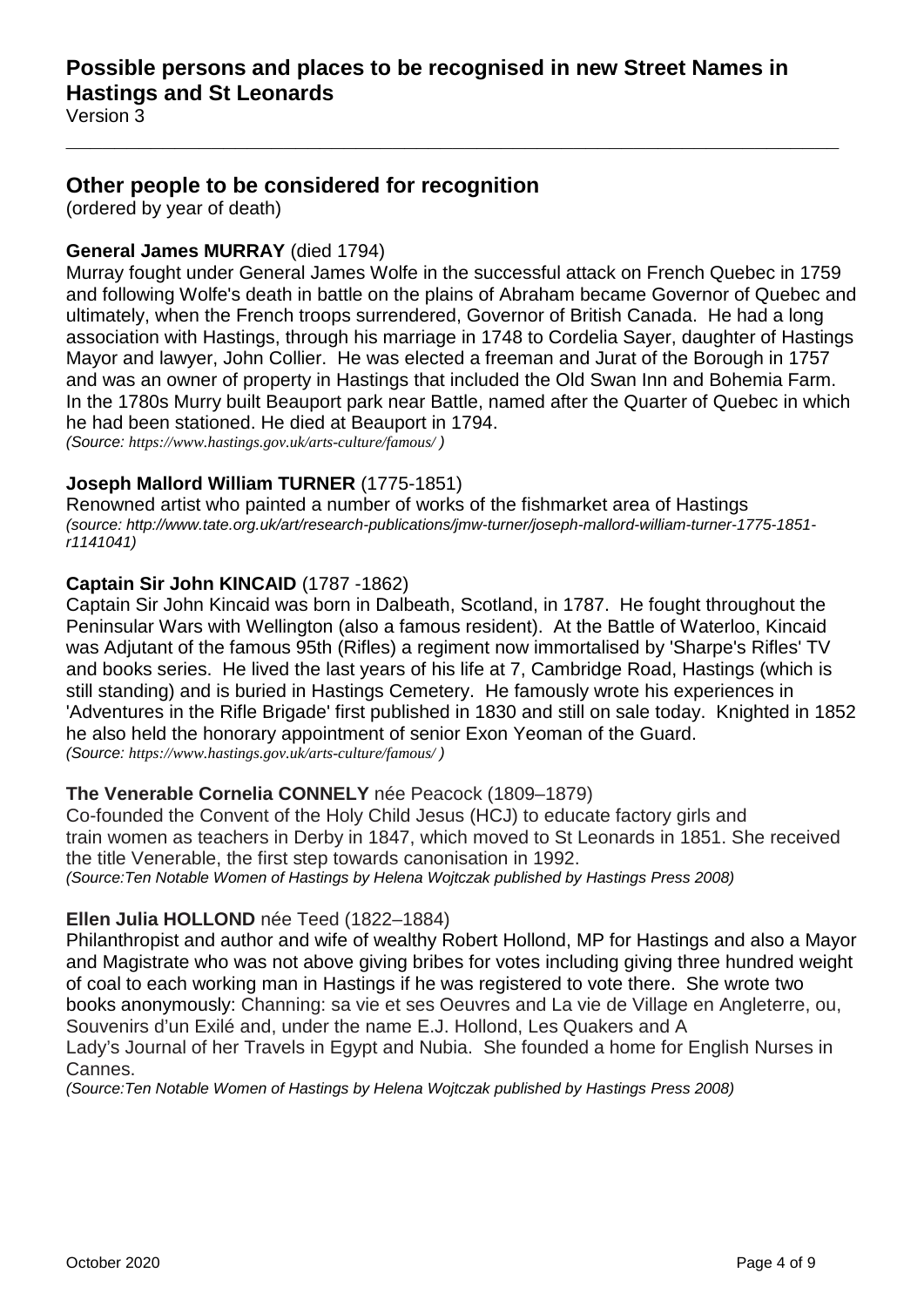## **Possible persons and places to be recognised in new Street Names in Hastings and St Leonards**

Version 3

## **George MONGER VC** (1840-1887)

At 17, one of the youngest recipients of the Victoria Cross from the Siege of Lucknow in 1857. Following his discharge from the Royal Welsh Fusiliers 23<sup>rd</sup> Regiment in 1878 he moved to Tower Road, St Leonards with his wife and family where he died aged 48 and was buried in Hastings Cemetery.

**\_\_\_\_\_\_\_\_\_\_\_\_\_\_\_\_\_\_\_\_\_\_\_\_\_\_\_\_\_\_\_\_\_\_\_\_\_\_\_\_\_\_\_\_\_\_\_\_\_\_\_\_\_\_\_\_\_\_\_\_\_\_\_\_**

*(source: [http://friendsofhastingscemetery.org.uk/mongerg.html\)](http://friendsofhastingscemetery.org.uk/mongerg.html)*

## **Edward LEAR** (1812 – 1888)

Author and artist stayed in Clive Vale, Hastings in 1852 where he was introduced to the Pre-Raphaelite Brotherhood (source: [http://nonsenselit.wordpress.com/a-chronology-of-lears-life/\)](http://nonsenselit.wordpress.com/a-chronology-of-lears-life/)

**Barbara Leigh Smith BODICHON** (1827-1891) Founder member of the British women's rights movement who was born in Whatlington and was connected to the Hastings area for most of

her life.

*(Source: [http://www.hastingspress.co.uk/history/19/bodichon.htm\)](http://www.hastingspress.co.uk/history/19/bodichon.htm)*

## **William Montagu GLENISTER** (1828-1894)

A Chief Constable of Hastings for 37 years who became known as the 'Father of the Hastings Police Force'. He was also the founder of the volunteer Fire Brigade for the town and copatented the first hand pump action tricycle, the forerunner of modern fire appliances. *(source: [http://friendsofhastingscemetery.org.uk\)](http://friendsofhastingscemetery.org.uk/)*

### **Coventry PATMORE** (1823-1896)

Roman Catholic poet and associate of the Pre-Raphaelites who lived at Olds Hastings House from 1875 to 1891. In 1883 he commissioned the building of St Mary Star of the Sea Church as a memorial to his second wife, Marianne.

*(Source: <https://www.hastings.gov.uk/arts-culture/famous/> )*

#### **George Macdonald** (1824-1905)

Scottish born author and poet, best known for children's stories such as 'At The Back of The Wind' and 'The princess and The Goblin'. Macdonald lived in Hastings first in the 1850s at Providence Cottage which he renamed Huntly House, just off Tackleway and later in the early 1870s at Halloway House at the bottom of Old London Road.

*(Source: <https://www.hastings.gov.uk/arts-culture/famous/> )*

## **Sophia Jex-Blake** (1840-1912)

Born in Hastings, she was the first practising female doctor in Scotland and one of the first in the wider United Kingdom. Largely as a result of her struggles to study medicine, an act of parliament sanctioned degrees for women in 1889. She later founded two medical schools for women in London and Endinburgh.

*(source: [https://www.ed.ac.uk/equality-diversity/celebrating-diversity/inspiring-women/women-in-history/sophia-jex](https://www.ed.ac.uk/equality-diversity/celebrating-diversity/inspiring-women/women-in-history/sophia-jex-blake)[blake\)](https://www.ed.ac.uk/equality-diversity/celebrating-diversity/inspiring-women/women-in-history/sophia-jex-blake)*

## **Harry FURNISS** (1854-1925)

Caricaturist and Punch Cartoonist, famous for his portrayal of 19th century politicians. He was also a well-known book illustrator and an early pioneer of cinematography. Furniss lived at High Wickham in Hastings Old Town from 1904 until his death in 1925. He also had a studio at East Cliff House

*(source: <https://www.hastings.gov.uk/arts-culture/famous/> )*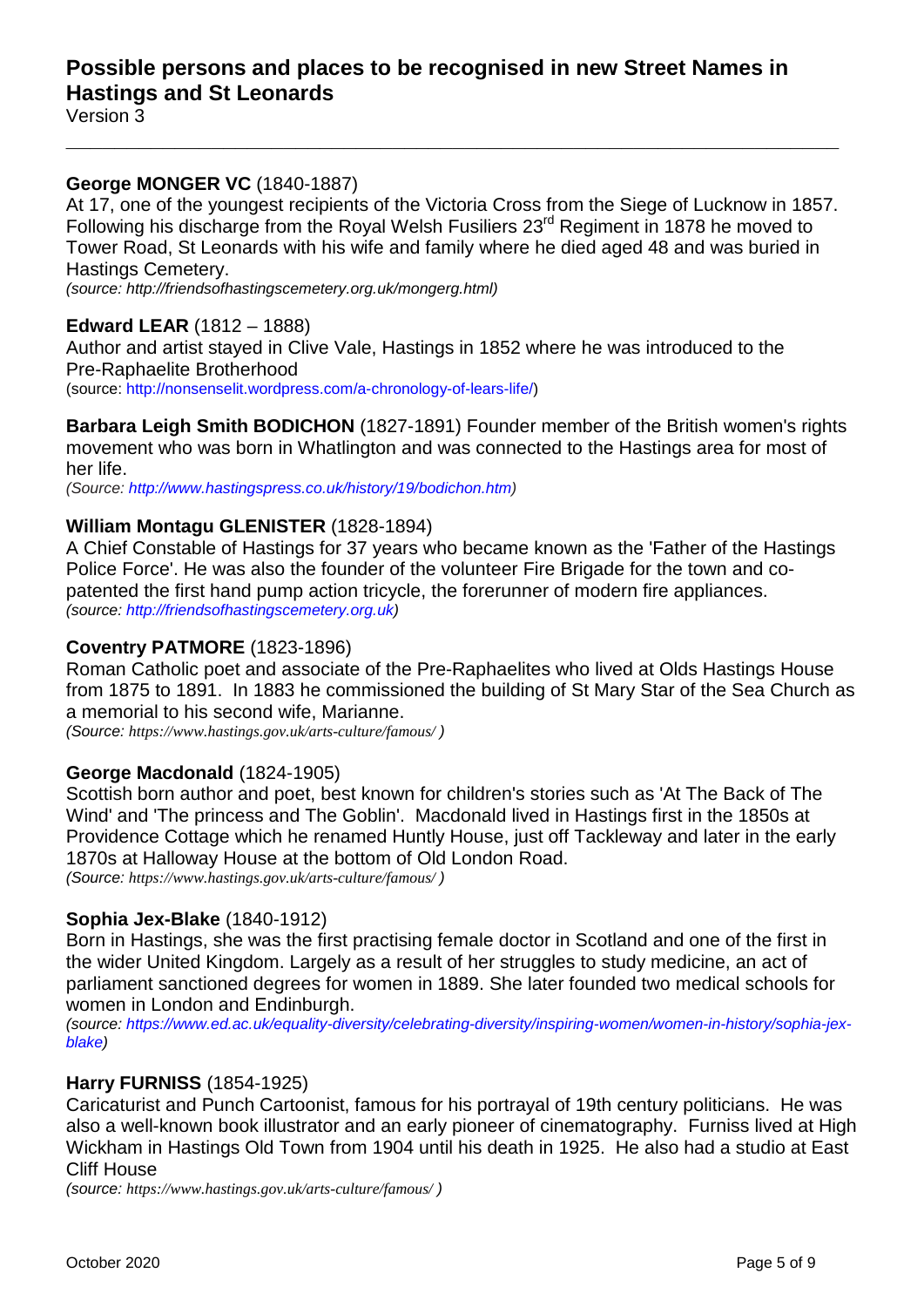## **Henry WARD** (1854-1927)

Architect who designed many significant buildings in Hastings where he lived and worked, including The Congregational Church and Debenhams in Robertson Street and the Observer Building in Cambridge Road as well as other fine buildings in Bexhill, Eastbourne, Guildford and Aldershot.

**\_\_\_\_\_\_\_\_\_\_\_\_\_\_\_\_\_\_\_\_\_\_\_\_\_\_\_\_\_\_\_\_\_\_\_\_\_\_\_\_\_\_\_\_\_\_\_\_\_\_\_\_\_\_\_\_\_\_\_\_\_\_\_\_**

*(source: [http://friendsofhastingscemetery.org.uk/ward2.html\)](http://friendsofhastingscemetery.org.uk/ward2.html)*

## **Frederick Dewhurst YATES** (1884-1932)

First Premier winner of the Hastings Chess Congress on 1920/21 *(source http://www.hastingschess.org.uk/premier%20winners.htm)*

## **Isabel De Giberne SIEVEKING** née Giberne (1857–1936)

A devout Anglo-Catholic who was fascinated by psychic phenomenon. Between 1909 and 1912, under the name I.G. Sieveking, she wrote a novel and several important works of biography and history including The Memoirs of Sir Horace Mann, Autumn Impressions in the Gironde, A Turning-Point in the Indian Mutiny and her best-known book, Memoirs and Letters of Francis Newman (1909, reprinted 2007).

*(Source:Ten Notable Women of Hastings by Helena Wojtczak published by Hastings Press 2008)*

#### **Rider HAGGARD** (1865-1956)

Author of 'King Solomon's Mines, 'She' and other novels that epitomise the mystery of unexplored Africa in the 19th century. In 1918 Rider Haggard came to live at St Leonards at North Lodge, Maze Hill, the house built across the road at the entrance to old St Leonards. This remained his home until 1923.

*(Source: <https://www.hastings.gov.uk/arts-culture/famous/> )*

#### **Sheila KAYE-SMITH** (1887-1956)

Prolific authoress whose novels are set in the Sussex countryside around Hastings and Rye. She was born in St Leonards, the daughter of a local doctor and lived in Dane Road until her marriage in 1924.

*(Source: <https://www.hastings.gov.uk/arts-culture/famous/> )*

## **Mother Agnes MASON** (1849–1941)

Founder of the Community of the Holy Family whose mother home was Holmhust St Mary on the Ridge where she died and was interred. The Mother Agnes Trust sold the property to developers and the monies raised were used to create The Magnet Centre (from Mother Agnes Trust) in London Road where the Holmhurst Theological Library of 20,000 books is now housed.

#### **Isabella Eliza Darent HARRISON** née Tait (1855–1943)

Author of 'Mater Passions' in 1899 and 'The Stain on the Shield' in1906, she was secretary of the Hastings and St Leonards Women's Propaganda League and a leading light in the local branch of the Tax Resistance League during the women's suffrage campaign. *(Source:Ten Notable Women of Hastings by Helena Wojtczak published by Hastings Press 2008)*

#### **Beatrix POTTER** (1866-1945)

Took winter holidays in Hastings between 1898 and 1907 where she wrote The Tale of Two Bad Mice, The Tale of Tuppenny and The Pie and the Patty-Pan. There is a plaque marking her stay outside the Robertson Terrace entrance to Debenhams.

*(source: [http://www.hastingsobserver.co.uk/news/feature-famous-residents-of-hastings-1-3023623,](http://www.hastingsobserver.co.uk/news/feature-famous-residents-of-hastings-1-3023623) [http://www.beatrixpottersociety.org.uk/files/bptimeline.html\)](http://www.beatrixpottersociety.org.uk/files/bptimeline.html)*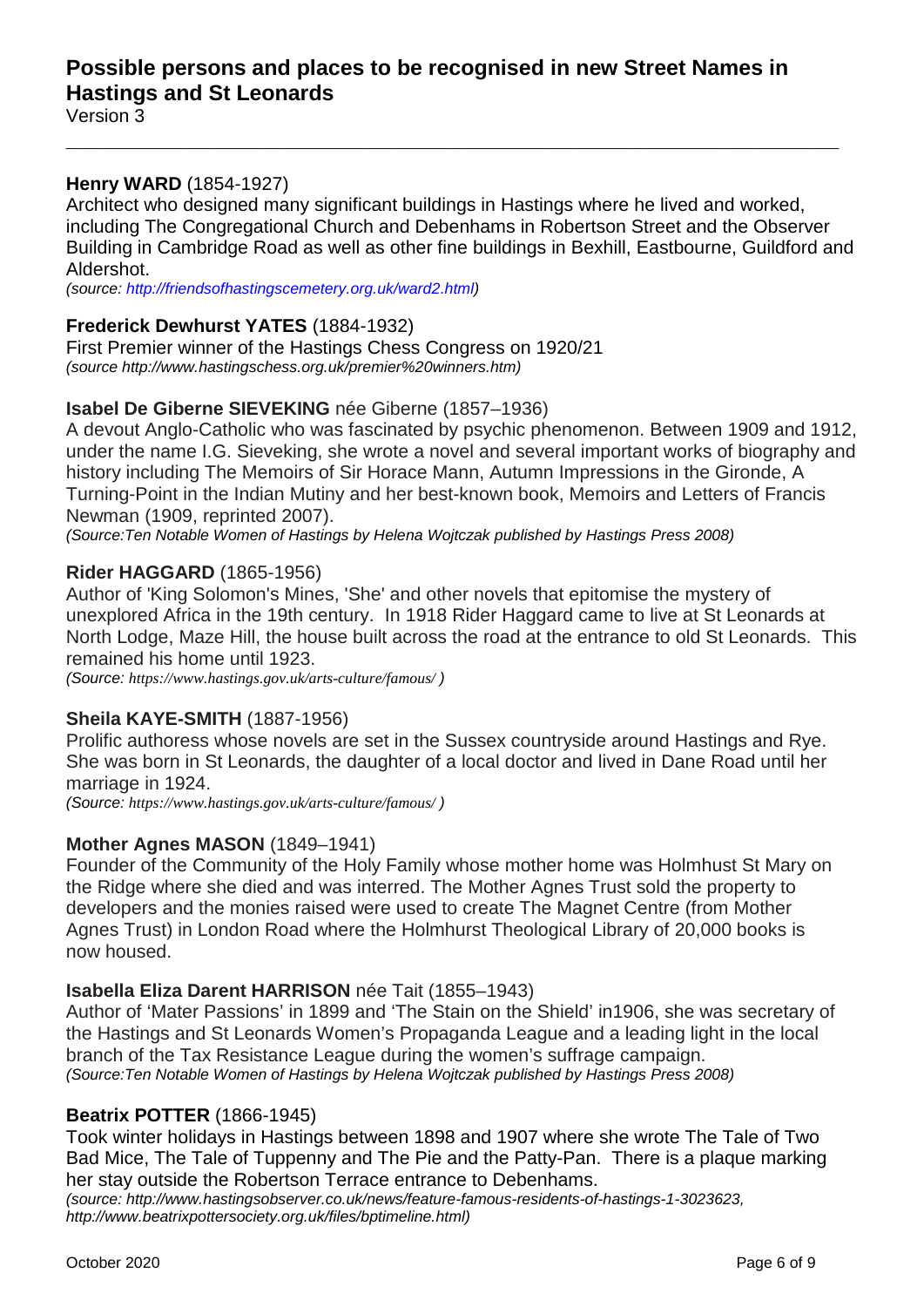## **Alfred Mills STONHAM aka BIDDY the TUBMAN** (1879-1964)

Fisherman and lifeboat man born in a lived in Hastings until his death. Most famously known locally for his acrobatic tubman act. He was a sailor in Word War 1 and helped in the evacuation of Dunkirk in World War 2. He received a medal for bravery from the RNLI. *(Source: <https://hastingsinfocus.co.uk/2018/05/17/remembering-the-legacy-of-biddy-the-tubman/>)*

**\_\_\_\_\_\_\_\_\_\_\_\_\_\_\_\_\_\_\_\_\_\_\_\_\_\_\_\_\_\_\_\_\_\_\_\_\_\_\_\_\_\_\_\_\_\_\_\_\_\_\_\_\_\_\_\_\_\_\_\_\_\_\_\_**

## **Muriel MATTERS** (1877- 1969)

Muriel Matters became the first woman to make a speech in the House of Commons in 1908, albeit unofficially, after chaining herself to a grille in the Ladies Gallery. Security staff were forced to eject her through the main chamber, and she carried on with her speech throughout. After her release from Holloway Prison, she flew over London in an 80ft long airship emblazoned with the slogan 'Votes for Women', dropping leaflets. In 1914, she married William Porter, and thereafter became known as Muriel Matters-Porter and became an educational reformer and advocate of the Montessori Method of teaching. In 1924 Muriel Matters stood unsuccessfully as a Labour candidate for parliament in Hastings but stayed in Hastings until her death in 1969 at the age of 92, having lived at 7 Pelham Crescent from 1949 to 1969. She died in a care home in St Leonards and is buried in Hastings Cemetery. *(Source: HBC press release July 2013)*

## **Clare Consuelo SHERIDAN (nee Frewen)** (1885-1970).

Renowned sculptress, novelist, journalist and traveller. Spent her latter years living in Belmont House, Hastings and then Brede where she is buried in St George's Churchyard. A cousin of Sir Winston Churchill, her famous of bust of him is on display in Hastings Town Hall. *(source: [http://www.trotskyana.net/Other\\_trotskyana/Trotsky\\_Sculptors/trotsky\\_sculptors.html,](http://www.trotskyana.net/Other_trotskyana/Trotsky_Sculptors/trotsky_sculptors.html) [http://en.wikipedia.org/wiki/Clare\\_Frewen\\_Sheridan\)](http://en.wikipedia.org/wiki/Clare_Frewen_Sheridan)*

## **Elsie BOWERMAN** (1889-1973)

A militant suffragette who was rescued from the RMS Titanic. She received the Certificate of the Russian Medal for Meritorious Service for her service in Scottish Women's Hospitals during the First World War. She acted as Christabel Pankhurst's election agent and cofounded the Women's Guild of Empire in the early 1920's. In 1924 she became one of the first female barristers and the first to address the Old Bailey. In 1938 she co-founded the Women's Voluntary Services and in 1946 she sailed to New York to work for the United Nations as acting chief of the Division for the Advancement of Women.

*(Source:Ten Notable Women of Hastings by Helena Wojtczak published by Hastings Press 2008)*

## **Leonard Malcolm SAVILLE** (1901-1982)

Author Malcom Saville who is best known for his fiction books for children, his principal works involve The Lone Pine Club, was born in Hastings.

*(source: http://www.witchend.com/)*

## **Mary Noel STREATFEILD** (1895-1986)

Author of 38 children's books including the 'Ballet Shoes' series and 16 adult novels under the name of Noel Streatfeild, as well as 12 romances under the pen-name Susan Scarlett. Her father was Vicar of St Peter's Church in St Leonards from 1902 to 1911. Mary attended Hastings and St Leonard's Ladies College during her time in Hastings. A Blue Plaque was unveiled at Streatfeild House, the former vicarage they ran in St Leonards. *(source http://www.whitegauntlet.com.au/noelstreatfeild/index.htm)*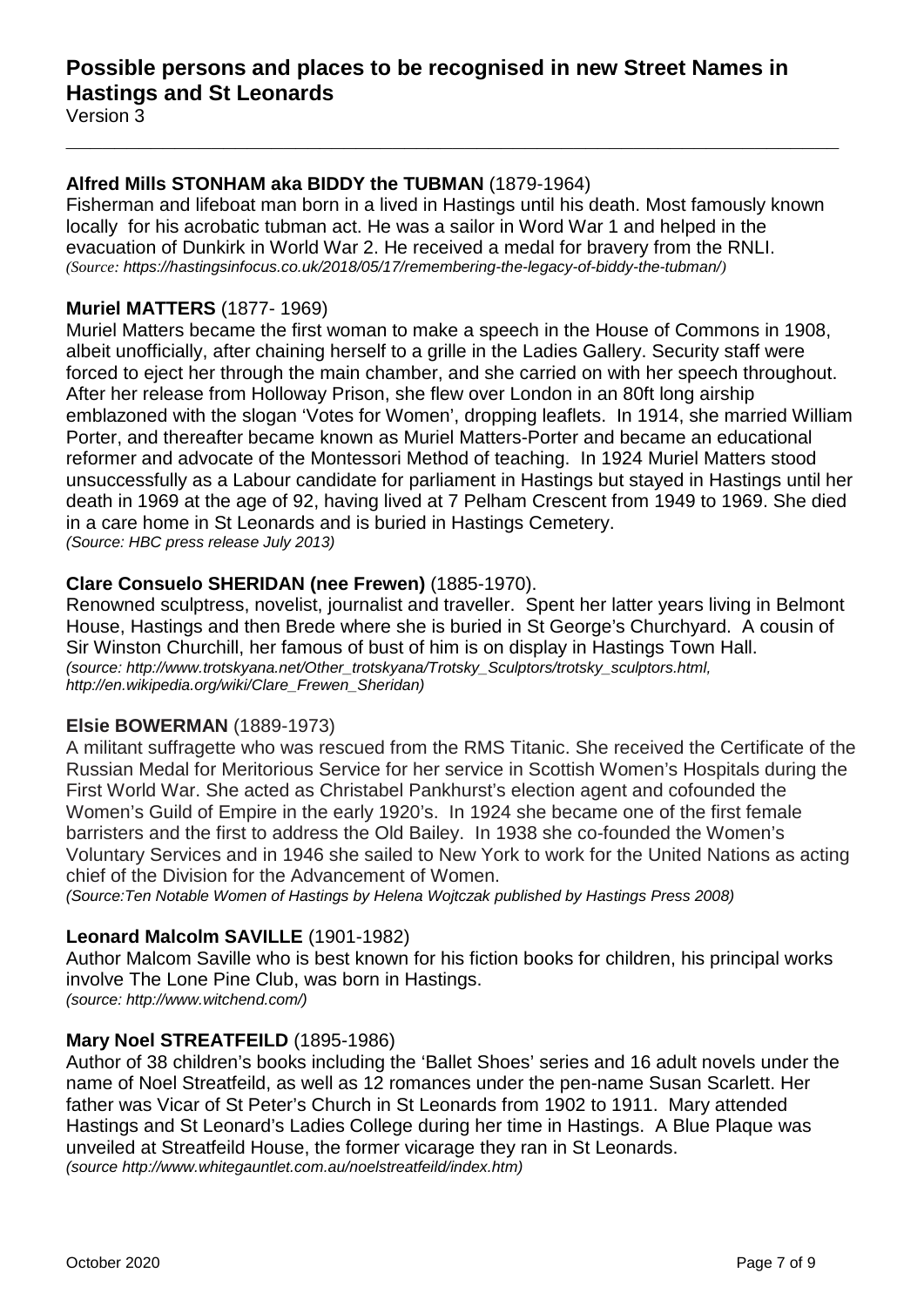## **James Simon Wallis HUNT** (1947-1993)

Formula One World Championship racing driver, educated at Westerleigh School, St Leonards *(source: http://www.formula1.com/teams\_and\_drivers/hall\_of\_fame/326/)*

**\_\_\_\_\_\_\_\_\_\_\_\_\_\_\_\_\_\_\_\_\_\_\_\_\_\_\_\_\_\_\_\_\_\_\_\_\_\_\_\_\_\_\_\_\_\_\_\_\_\_\_\_\_\_\_\_\_\_\_\_\_\_\_\_**

### **Joe MARTIN** (? – 1994)

Lifeboat coxswain Joe Martin received an RNLI bronze medal for his bravery in rescuing an injured seaman from a container ship seven miles off Hastings in November 1984

**Dolly COLLINS** (1935-1995) *(family consent may be required to use name)* Folk Musician, composer and arranger born in Hastings who with her sister Shirley led the English folk revival and made fifty-nine recordings. Their best know work was Anthems in Eden commissioned by the BBC.

*(Source:Ten Notable Women of Hastings by Helena Wojtczak published by Hastings Press 2008)*

#### **Harry GOLOMBEK** (1911-1995) *(family consent may be required to use name*

Frequently played at the Hastings Chess Tournament. He was born in London. Awarded the IM title in 1950 and an Emeritus GM title in 1985, he was British Champion in 1947 1949 and 1955. He also played on nine English Olympiad teams from 1935 to 1962. During World War II he worked at Bletchley Park deciphering the German enigma codes but he is best remembered for his work as an author and as chess editor for the London Times 1945-89. Awarded an OBE in 1966.

*(Source: http://www.chessgames.com/perl/chessplayer?pid=21934)*

### **Tyrone WILDMAN** (1951-2010) *(family consent will be required to use name)*

Local sporting hero who lost his life suddenly to a pulmonary embolism. Tyrone was British Body Building Champion in 1982 and a former power lifting champion who enjoyed his sport locally with Sidley Cricket Club and Hollington Table Tennis Club and was an employee at Falaise Fitness Centre.

*(Source: Hastings Observer)*

**Reg WILD** (1939 – 2011) *(family consent will be required to use name)*

Renowned for his voluntary work within the local athletics community and was involved in the original conception and organisation of the Hastings Half Marathon. *(Source: http://www.hastingsobserver.co.uk/news/local/tributes-are-paid-to-athlete-reg-wild-1-2982771)*

**Lee RICHARDSON** (1979–2012) *(family consent will be required to use name)* British International Speedway Rider born and lived in Hastings. Died in an accident while racing in Wrocklaw, Poland. He was a former World Under-21 champion and Britain's all-time World Cup points scorer.

*(Source: BBC.co.uk/sport)*

#### **Dr Richard MALE** (1973-2013) *(family consent will be required to use name [via Cllr Mike Turner])*

Well respected doctor who worked at the Conquest and Station Plaza. *(Source:Cllr Mike Turner and http://www.hastingsobserver.co.uk/news/local/partner-tried-in-vain-to-save-gp-1-5798547)*